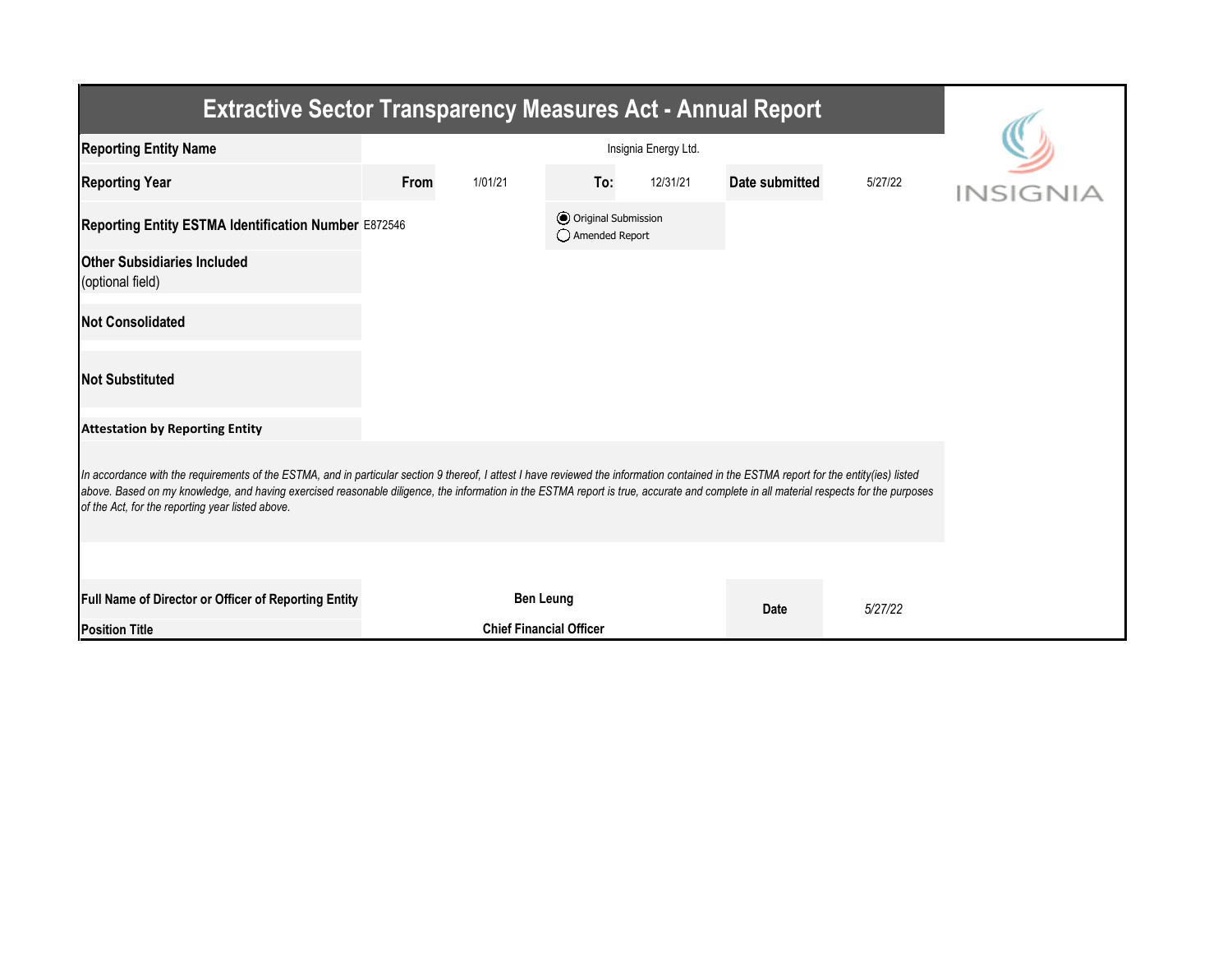|                                                                                                                                                                                  | Extractive Sector Transparency Measures Act - Annual Report |                                                                                 |                                        |                  |         |                                |                |                  |                                               |                               |                                                                                                                                      |  |
|----------------------------------------------------------------------------------------------------------------------------------------------------------------------------------|-------------------------------------------------------------|---------------------------------------------------------------------------------|----------------------------------------|------------------|---------|--------------------------------|----------------|------------------|-----------------------------------------------|-------------------------------|--------------------------------------------------------------------------------------------------------------------------------------|--|
| <b>Reporting Year</b><br><b>Reporting Entity Name</b><br><b>Reporting Entity ESTMA</b><br><b>Identification Number</b><br><b>Subsidiary Reporting Entities (if</b><br>necessary) | From:                                                       | 1/01/21                                                                         | To:<br>Insignia Energy Ltd.<br>E872546 | 12/31/21         |         | Currency of the Report CAD     |                |                  |                                               |                               |                                                                                                                                      |  |
|                                                                                                                                                                                  | <b>Payments by Payee</b>                                    |                                                                                 |                                        |                  |         |                                |                |                  |                                               |                               |                                                                                                                                      |  |
| Country                                                                                                                                                                          | Payee Name <sup>1</sup>                                     | Departments, Agency, etc<br>within Payee that Received<br>Payments <sup>2</sup> | Taxes                                  | <b>Royalties</b> | Fees    | <b>Production Entitlements</b> | <b>Bonuses</b> | <b>Dividends</b> | Infrastructure<br><b>Improvement Payments</b> | Total Amount paid to<br>Payee | Notes <sup>34</sup>                                                                                                                  |  |
| Canada -Alberta                                                                                                                                                                  | Province of Alberta                                         |                                                                                 |                                        | 8,338,000        | 578,000 |                                |                |                  |                                               |                               | TIK included in royalties amounted to<br>8,916,000 \$6,558,000 and were valued at fair<br>market sale price at the time of transfer. |  |
| Canada -Alberta                                                                                                                                                                  | Saddle Hills County                                         |                                                                                 | 645,000                                |                  |         |                                |                |                  |                                               | 645,000                       |                                                                                                                                      |  |
| Canada -Alberta                                                                                                                                                                  | County of Grande Prairie                                    |                                                                                 | 116,000                                |                  |         |                                |                |                  |                                               | 116,000                       |                                                                                                                                      |  |
|                                                                                                                                                                                  |                                                             |                                                                                 |                                        |                  |         |                                |                |                  |                                               |                               |                                                                                                                                      |  |
|                                                                                                                                                                                  |                                                             |                                                                                 |                                        |                  |         |                                |                |                  |                                               |                               |                                                                                                                                      |  |
|                                                                                                                                                                                  |                                                             |                                                                                 |                                        |                  |         |                                |                |                  |                                               |                               |                                                                                                                                      |  |
|                                                                                                                                                                                  |                                                             |                                                                                 |                                        |                  |         |                                |                |                  |                                               |                               |                                                                                                                                      |  |
|                                                                                                                                                                                  |                                                             |                                                                                 |                                        |                  |         |                                |                |                  |                                               |                               |                                                                                                                                      |  |
|                                                                                                                                                                                  |                                                             |                                                                                 |                                        |                  |         |                                |                |                  |                                               |                               |                                                                                                                                      |  |
|                                                                                                                                                                                  |                                                             |                                                                                 |                                        |                  |         |                                |                |                  |                                               |                               |                                                                                                                                      |  |
|                                                                                                                                                                                  |                                                             |                                                                                 |                                        |                  |         |                                |                |                  |                                               |                               |                                                                                                                                      |  |
|                                                                                                                                                                                  |                                                             |                                                                                 |                                        |                  |         |                                |                |                  |                                               |                               |                                                                                                                                      |  |
|                                                                                                                                                                                  |                                                             |                                                                                 |                                        |                  |         |                                |                |                  |                                               |                               |                                                                                                                                      |  |
|                                                                                                                                                                                  |                                                             |                                                                                 |                                        |                  |         |                                |                |                  |                                               |                               |                                                                                                                                      |  |
|                                                                                                                                                                                  |                                                             |                                                                                 |                                        |                  |         |                                |                |                  |                                               |                               |                                                                                                                                      |  |
|                                                                                                                                                                                  |                                                             |                                                                                 |                                        |                  |         |                                |                |                  |                                               |                               |                                                                                                                                      |  |
|                                                                                                                                                                                  |                                                             |                                                                                 |                                        |                  |         |                                |                |                  |                                               |                               |                                                                                                                                      |  |
|                                                                                                                                                                                  |                                                             |                                                                                 |                                        |                  |         |                                |                |                  |                                               |                               |                                                                                                                                      |  |
|                                                                                                                                                                                  |                                                             |                                                                                 |                                        |                  |         |                                |                |                  |                                               |                               |                                                                                                                                      |  |
|                                                                                                                                                                                  |                                                             |                                                                                 |                                        |                  |         |                                |                |                  |                                               |                               |                                                                                                                                      |  |
| <b>Additional Notes:</b>                                                                                                                                                         |                                                             |                                                                                 |                                        |                  |         |                                |                |                  |                                               |                               |                                                                                                                                      |  |